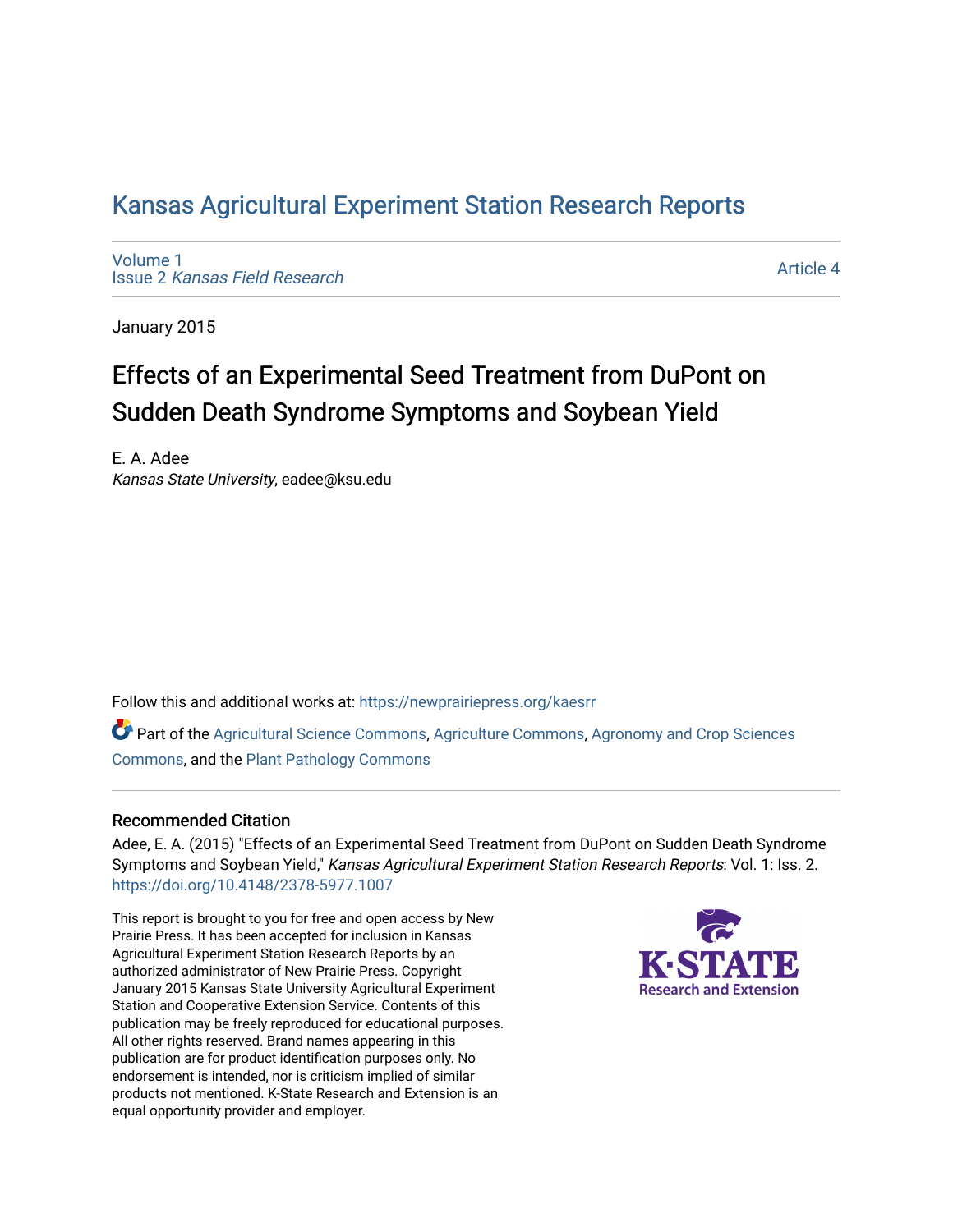## Effects of an Experimental Seed Treatment from DuPont on Sudden Death Syndrome Symptoms and Soybean Yield

### Abstract

Sudden death syndrome (SDS) is a soybean disease that perennially limits yields in the Kansas River Valley. Soybean cyst nematode (SCN) and saturated soils contribute to the severity of the disease. Selecting varieties with some degree of tolerance to SDS is the only cultural practice that can reduce the severity of SDS and improve yields. Variety selection alone, however, doesn't necessarily make soybean production profitable; an added complication is managing irrigation scheduling to avoid saturated soils. A study with seed treatments applied to soybean was conducted at the Kansas River Valley Experiment Field in 2014, with treatments applied to two soybean varieties susceptible to SDS. The study was irrigated earlier and more often than normal for soybean to promote the disease. In the most severely infested plots, more than 50% of the leaf area expressed symptoms of SDS by the R6 growth stage. Treatments with an experimental seed treatment from DuPont (Wilmington, DE) reduced the amount of foliar disease in all varieties and increased yields up to 10 bu/a, or more than 25%.

### Keywords

soybean sudden death syndrome, seed treatment, soybean yield, Kansas River Valley Experiment Field

### Creative Commons License



This work is licensed under a [Creative Commons Attribution 4.0 License](https://creativecommons.org/licenses/by/4.0/).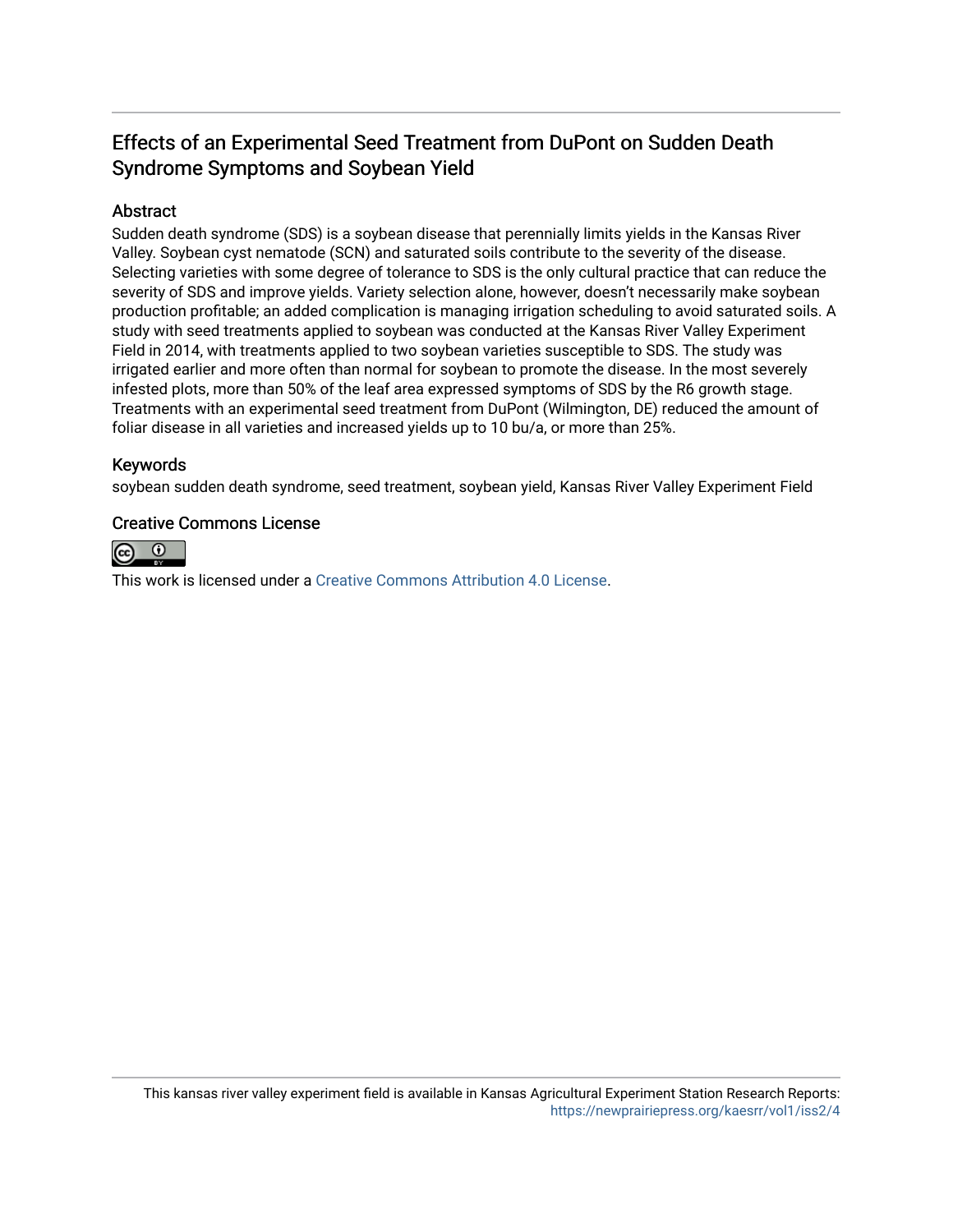



# Effects of an Experimental Seed Treatment from DuPont on Sudden Death Syndrome Symptoms and Soybean Yield

*E.A. Adee* 

## Summary

Sudden death syndrome (SDS) is a soybean disease that perennially limits yields in the Kansas River Valley. Soybean cyst nematode (SCN) and saturated soils contribute to the severity of the disease. Selecting varieties with some degree of tolerance to SDS is the only cultural practice that can reduce the severity of SDS and improve yields. Variety selection alone, however, doesn't necessarily make soybean production profitable; an added complication is managing irrigation scheduling to avoid saturated soils. A study with seed treatments applied to soybean was conducted at the Kansas River Valley Experiment Field in 2014, with treatments applied to two soybean varieties susceptible to SDS. The study was irrigated earlier and more often than normal for soybean to promote the disease. In the most severely infested plots, more than 50% of the leaf area expressed symptoms of SDS by the R6 growth stage. Treatments with an experimental seed treatment from DuPont (Wilmington, DE) reduced the amount of foliar disease in all varieties and increased yields up to 10 bu/a, or more than 25%.

## **Introduction**

Soybean SDS is caused by the fungus *Fusarium virguliforme*, which infects plants through the roots, primarily before they start to flower. Foliar symptoms generally begin to show up as interveinal chlorosis and necrosis in the leaves at growth stage R3, after the seed has started to develop in the pods.

An interaction between SDS and SCN has been reported, and SCN is prevalent in the soils of the Kansas River Valley. Saturated soils also have been implicated as contributing to the development of SDS. Depending on how early the symptoms become visible and their severity, yield losses can be very significant. In severe cases, plants in which the symptoms begin early (i.e., before the seed development stage) can fail to produce any seed.

This disease has been a perennial problem in the Kansas River Valley, causing severe yield reductions in soybean to the point that the crop cannot be profitably produced in some fields. Crop rotations and tillage have had little effect on reducing the severity of the disease and reducing the subsequent yield loss. No soybean varieties are totally resistant to the fungus, but some varieties have varying degrees of tolerance that can

Kansas State University Agricultural Experiment Station and Cooperative Extension Service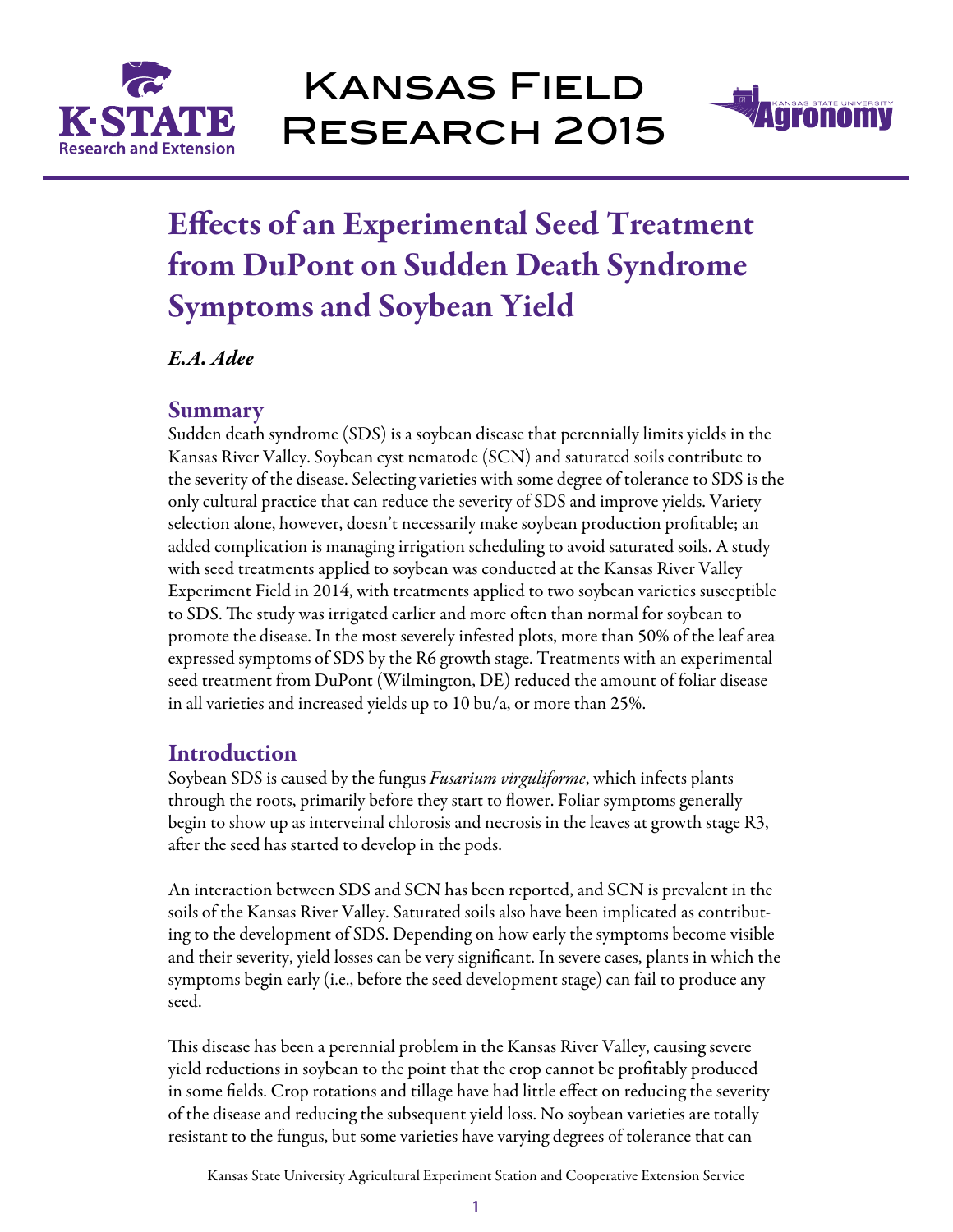reduce yield losses. Irrigating soybean at the wrong time also could increase the severity of SDS, further complicating production in the Kansas River Valley, where irrigation is often necessary to produce a profitable crop.

Another method of trying to increase soybean productivity in fields with a risk of SDS is seed treatment applied to the seeds at planting. Seed treatments could help protect the roots against initial infection by *F. virguliforme.* 

## **Procedures**

Soybean were planted into a field with a history of SDS at the Rossville Unit of the Kansas River Valley Experiment Field in 2014. Seed treatments were applied by Du-Pont (Wilmington, DE) to two soybean varieties susceptible to SDS, Sloan and Pioneer 93Y91 (Pioneer Hi-Bred, Johnston IA). The treatments included: the DuPont experimental seed treatment at 0.65X, 1.0X, 2.0X, 3.0X; a competitor's seed treatment; and an untreated check. Soybean were planted May 6 at 140,000 seeds/a into 10-ft  $\times$ 30-ft plots, with four replications in a randomized complete block design. The soil was Eudora silt loam, and the previous crop was soybean. Irrigation with a linear-move sprinkler irrigation system was started on June 24. Total irrigation was 7.81 in., and 21.4 in. of rain was received during the growing season. Preemergence herbicide applied at planting was Authority Maxx (FMC Corporation Agricultural Products Group, Philadelphia, PA) (5 oz) and Cinch (Syngenta Crop Protection, LLC, Greensboro, NC) (1.5 pt). Postemergence herbicide was Roundup PowerMax (Monsanto Company, St. Louis, MO) (22 oz), Assure II (DuPont, Wilmington, DE) (12 oz), and Warrant (Monsanto Company) (1.5 qt). Foliar symptoms of SDS were rated weekly starting July 21, when the soybean were at the R4 (pods full length) stage, through August 18, when plants were at the R6 (full seed) growth stage. Ratings were based on incidence and severity of the symptoms. An area under the disease progress curve (AUDPC), a unitless number describing the development of defoliation effects over time, was derived by plotting periodic measurements of disease over time and integrating the area under the disease curve. A GreenSeeker meter (Trimble Navigation, Ag Division, Westminster, CO) was also used to collect normalized difference vegetation index (NDVI) readings from each plot at the R6 growth stage; NDVI readings are higher when there are abundant green leaves to absorb the light used in photosynthesis. The plots were harvested September 22.

## Results

The experimental seed treatment from DuPont reduced the severity of foliar symptoms of SDS (Table 1). The single rating at R6 on August 18 and the AUDPC, which measured disease severity throughout the season, both showed a reduction in SDS severity. The NDVI rating taken at R6 also showed higher ratings for the treatments with the experimental product from DuPont, especially at higher application rates. Yields were higher with the two higher rates of the experimental product (Table 1), which agrees with the higher NDVI ratings and the lower severity ratings for SDS. There was no interaction between variety and seed treatment (data not shown) because the product performed similarly with both varieties.